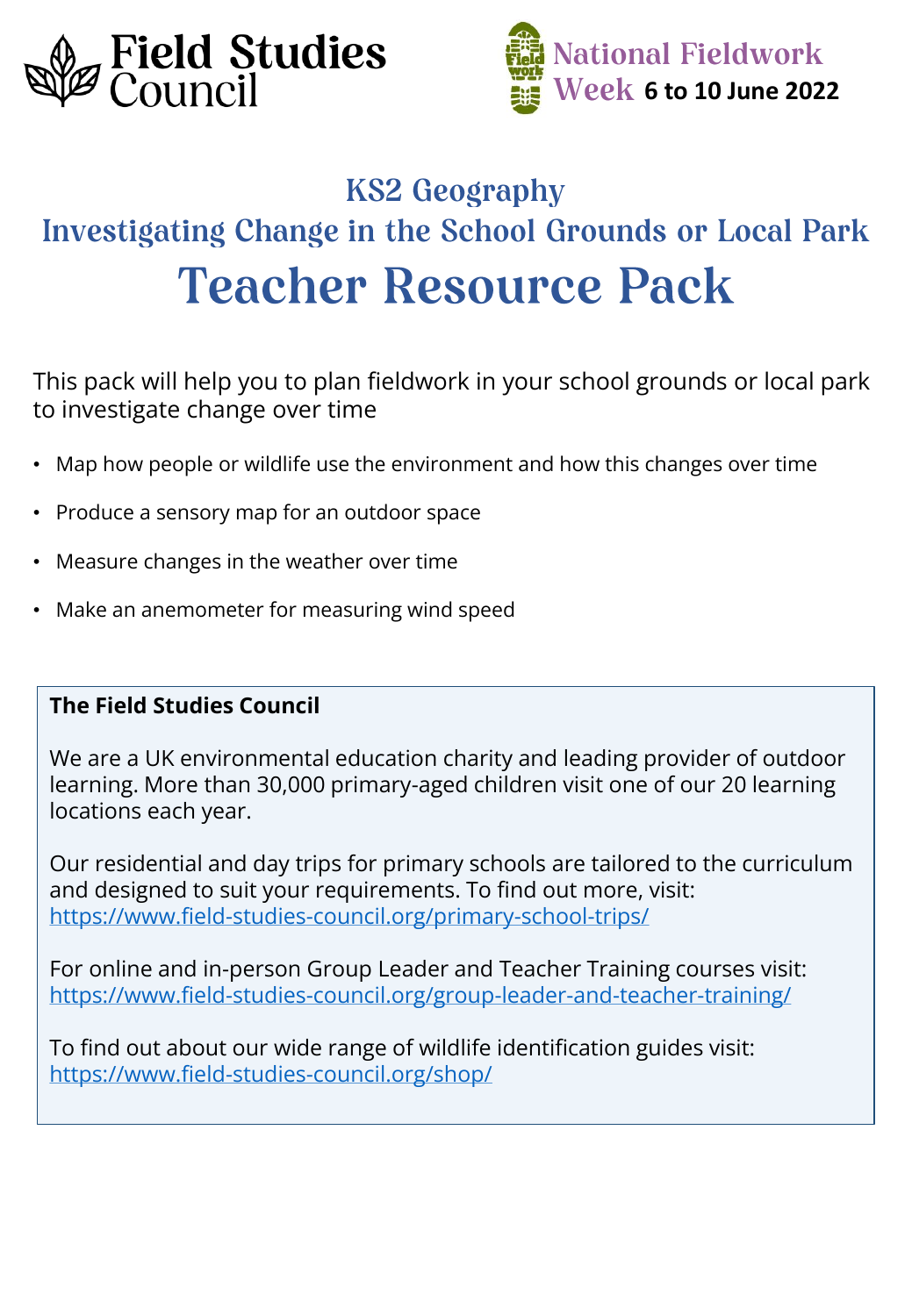



# **KS2 Geography**

# **Investigating Change in the School Grounds/Local Park**

## **Curriculum Links**

#### England National Curriculum

KS2 Geography: use fieldwork to observe, measure, record and present the human and physical features in the local area using a range of methods, including sketch maps, plans and graphs, and digital technologies.

#### Wales National Curriculum

Geography: Pupils develop their geographical skills, knowledge and understanding through learning about places, environments and issues. Carry out fieldwork to observe and investigate real places and processes.

#### Scotland Curriculum for Excellence

Social studies: By using a range of instruments, I can measure and record the weather and can discuss how weather affects my life (SOC 1-12a). I can create and use maps of the area. (SOC 1-14a).

## **Aims and Objectives**

Learners will develop their understanding of human and physical features in a local area and how these change over time. Learners will use sketch maps, journals and other field work to observe, record and present these features. They will identify geographical difference and similarities and enhance their location and place knowledge. Some learners may also identify environmental or social issues of concern or explain how processes or people have interacted and shaped a place.

## **Equipment and Resources**

Clipboards Printed A4 maps of school grounds/local park Printed worksheets Tablets/cameras Watch Sensory objects e.g. pine cone, fabric, herb plants Anemometer: hole punch, yoghurt pots, straws, pushpins, pencils, stopwatch

## **Health and safety checklist**

- $\checkmark$  Risk assessment to identify hazards and manage them e.g. busy crossings, uneven ground, dog faeces, broken glass, aggressive dogs, low-hanging or fallen branches
- ✓ Identify group leader and responsibilities
- $\checkmark$  Staff, pupils and volunteers are appropriately trained and briefed
- $\checkmark$  All paperwork completed prior to and after visit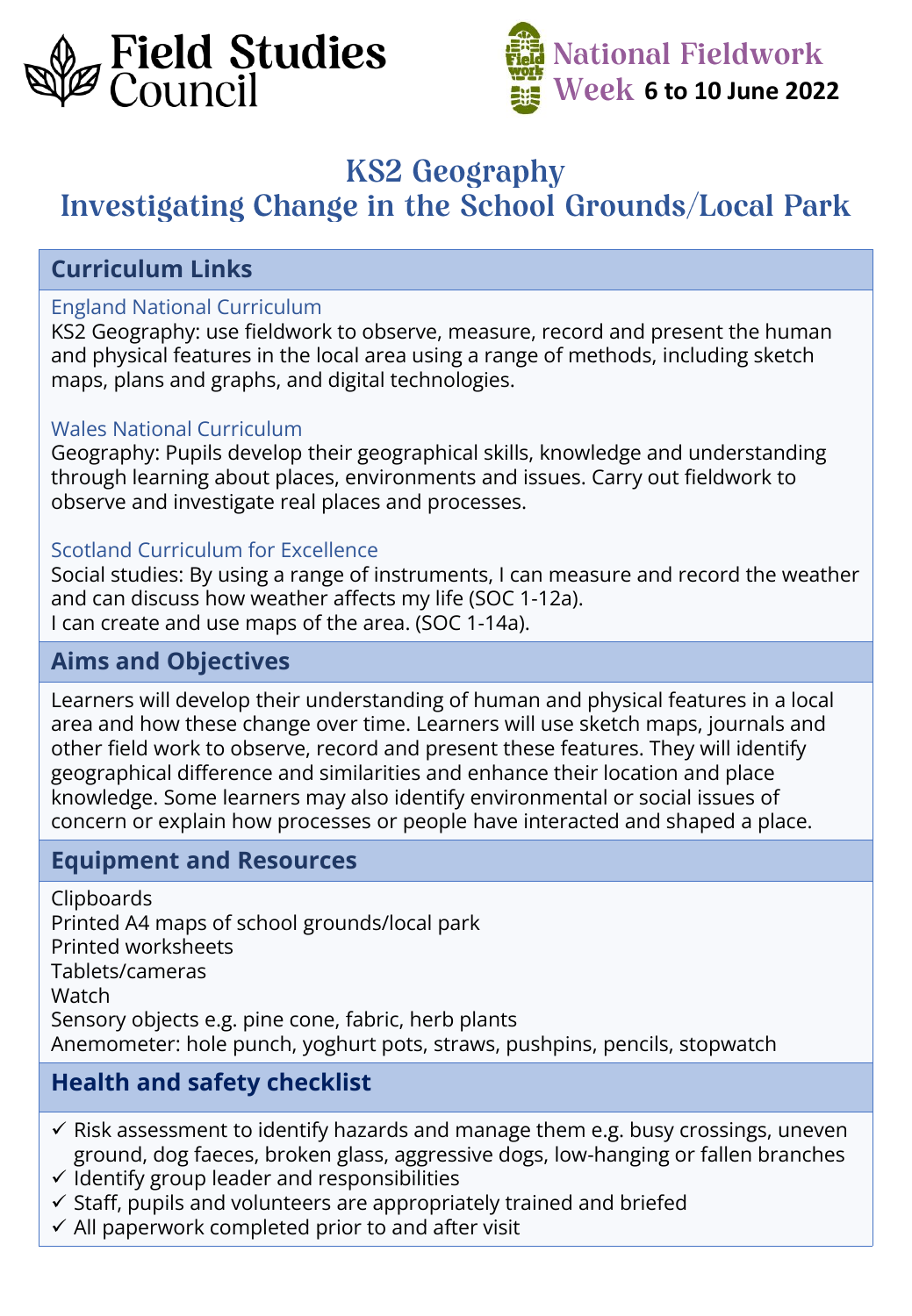



# **Investigating Change in the School Grounds/Local Park Teacher Guidance**

## **Investigating how people or wildlife use a space over time**

Children will produce a map of the main features in the playground or park and then observe features to see who is using them. Use the worksheet as a pre-fieldwork activity to familiarise children with the task.

You will need to print base maps for the space e.g. Google Maps or Digimap for Schools. In groups, children should walk around the space and identify the most important features for a particular group of users e.g. benches and playground equipment for people, trees and bushes for birds, deadwood and leaf litter for invertebrates.

Children should decide on appropriate symbols to represent these features and mark them on the map. They should try to mark them in the correct locations, using landmarks on the map, e.g. the shape of adjacent buildings, or a compass, to help them. Label features using numbers. Produce a key or legend for the symbols used.

Decide how often to visit the space for observations. Try to visit at least three times and choose the times of day or week when children are most likely to obtain data. You could position group members to record at different locations, then pool the data. Record date, time, weather and other useful observations on each visit.

Children should record the number of people or animals using the feature, during a specified time period e.g. tally of birds that fly into a particular tree, or number of minutes a bench is occupied for, over a 15-minute-period, of the number of minibeasts found after 10 minutes hand-sorting through the leaf litter in a particular area. Children should use the same locations and recording times on each visit.

## *Post-fieldwork Enquiry*

- Children to decide how to present or analyse the data e.g. table or graph showing different features observed and number of visitors to each feature
- Discuss what you have found out from your data. What could be possible reasons for any differences you have seen in the data? Were there more users at a certain time of day or when it was sunny, for example?
- What else could have also influenced your data collection? Are there any ways you could improve the design of the methods you used? How might you be able to collect more data?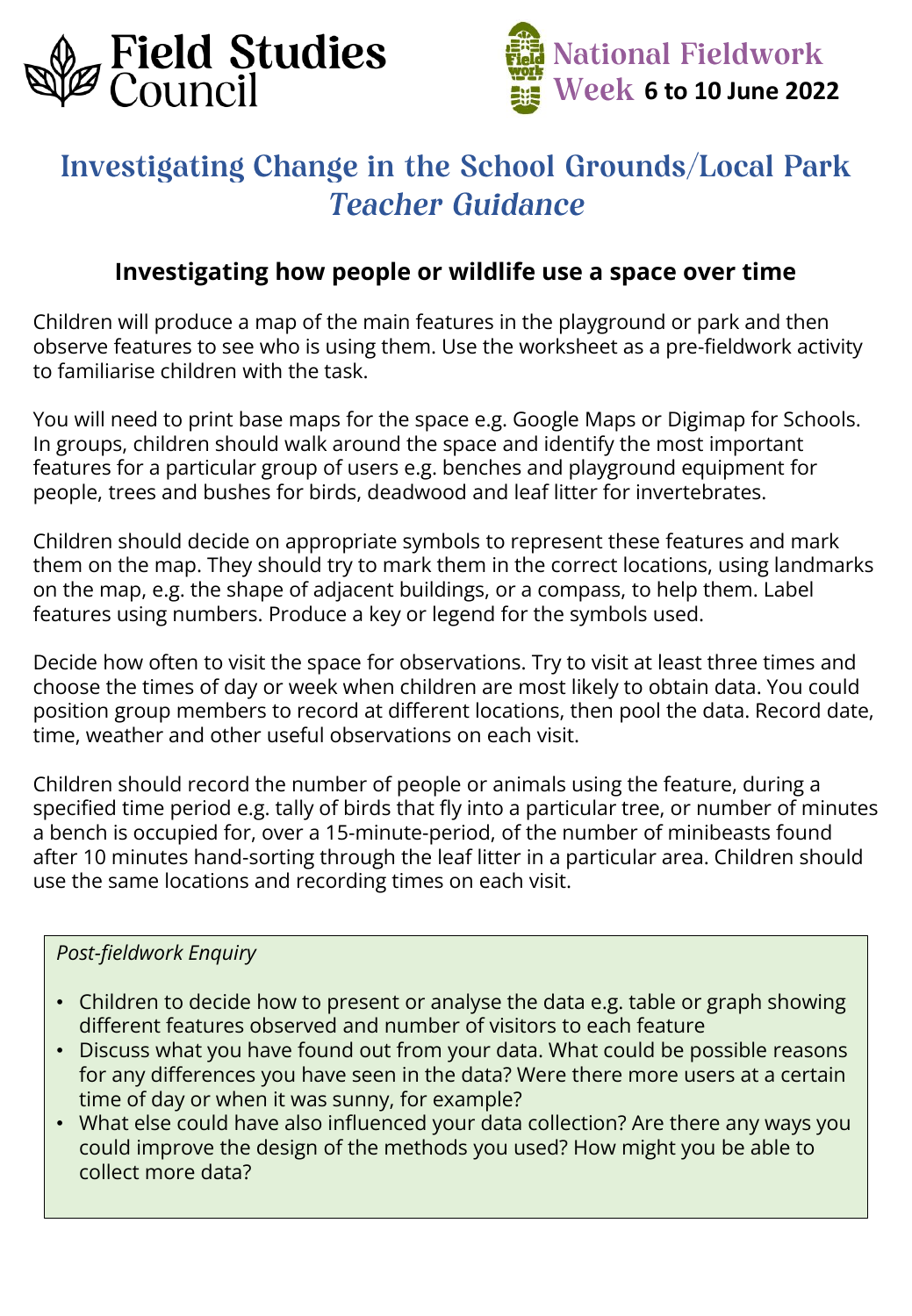

## **Investigating how people or wildlife use a space over time**

We produced a map of the play equipment, benches and trees, in Totnes Primary School playground on 13 April 2022, (shown over the page). We numbered features so that we could identify them (e.g. tree 1, tree 2, tree 3)

The tables below show the number of visitors to these features, at different times on 14 April 2022. The weather was dry and cloudy for most of the day, apart from a heavy rain shower from 1:00 – 2:00 pm.

| <b>Play apparatus</b><br>number | 11:00 – 11:15 am | 12:30 – $\overline{12:}45$ pm | 2:15 - 2:30 pm |
|---------------------------------|------------------|-------------------------------|----------------|
|                                 |                  |                               |                |
|                                 |                  |                               |                |
|                                 | I4               |                               |                |

**Table 1.** Number of visitors to play equipment

| Bench number   11:00 – 11:15 am   12:30 – 12:45 pm | 2:15 - 2:30 pm |
|----------------------------------------------------|----------------|
|                                                    |                |
|                                                    |                |
|                                                    |                |

**Table 2.** Number of visitors to picnic benches

| $\sf{Tree}$ number $\sf{C}$ | 11:00 - 11:15 am   12:30 - 12:45 pm | $ 2:15 - 2:30$ pm |
|-----------------------------|-------------------------------------|-------------------|
|                             |                                     |                   |
|                             |                                     |                   |
|                             |                                     |                   |

**Table 3.** Number of birds that flew into trees

#### **Questions**

• By looking at the map, the data and considering the weather, try to explain why:

- The number of visitors to play apparatus were highest at lunchtime
- The number of visitors to play apparatus was highest for play apparatus 3 at morning playtime, compared to play apparatus 1 and 2
- The number of birds in trees was highest in tree 1 and 2, compared to 3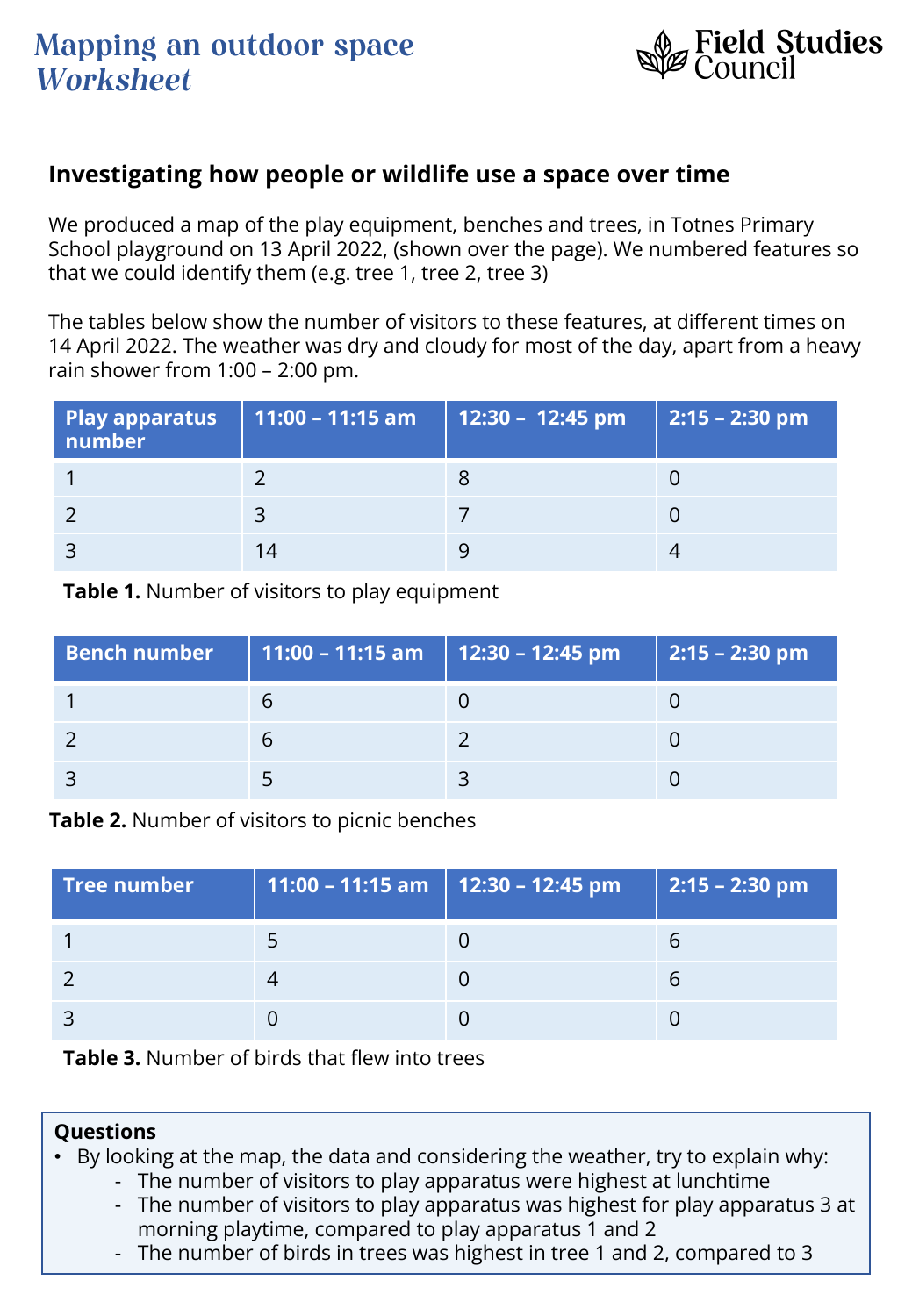

Map of playground features, Totnes Primary School, Totnes<br>Worksheet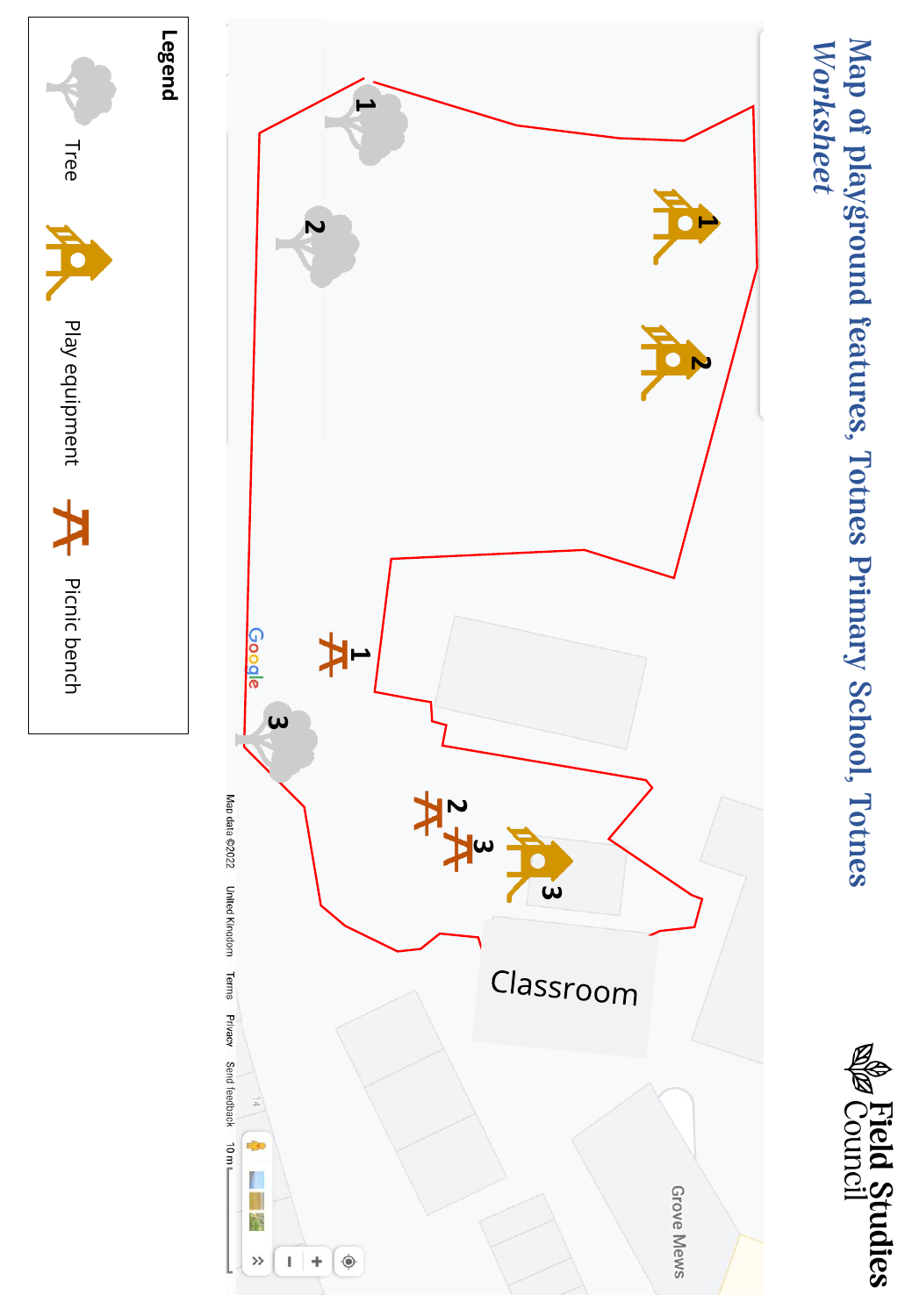



# **Investigating Change in the School Grounds/Local Park Teacher Guidance**

## **Produce a sensory map for an outdoor space**

*Warm-up sensory activity*

Gather a collection of sensory-rich objects with a variety of textures, smells and sounds e.g. a loofah, bells, feathers, silk handkerchief, blueberries, fresh herbs. Children explore each object in turn and pass to the next person.

Encourage children to take time to experience the object and to close their eyes to heighten the sensation of touch or smell. Provide magnifying glasses for closer observation. Five objects per child is sufficient and prevents the experience becoming overwhelming. Afterwards, children share their experiences.

#### *Mapping activity*

Use the worksheet as a pre-fieldwork activity to familiarise children with the task. You will need to print base maps for the space e.g. Google Maps, Digimap for Schools. Children explore the space using each sense in turn. Children may wish to be blind-folded for some sense explorations, with another child acting as their guide.

Children record their experiences on the map. Try the mapping activity at different times of the week or the day and compare the results.

For more information and ideas, visit <https://www.sensorytrust.org.uk/>

*Post-fieldwork Enquiry*

What were the most pleasant and least pleasant sensory experiences? How did the sensory experiences compare, at the different times of day/week? How could you improve the sensory qualities of this space?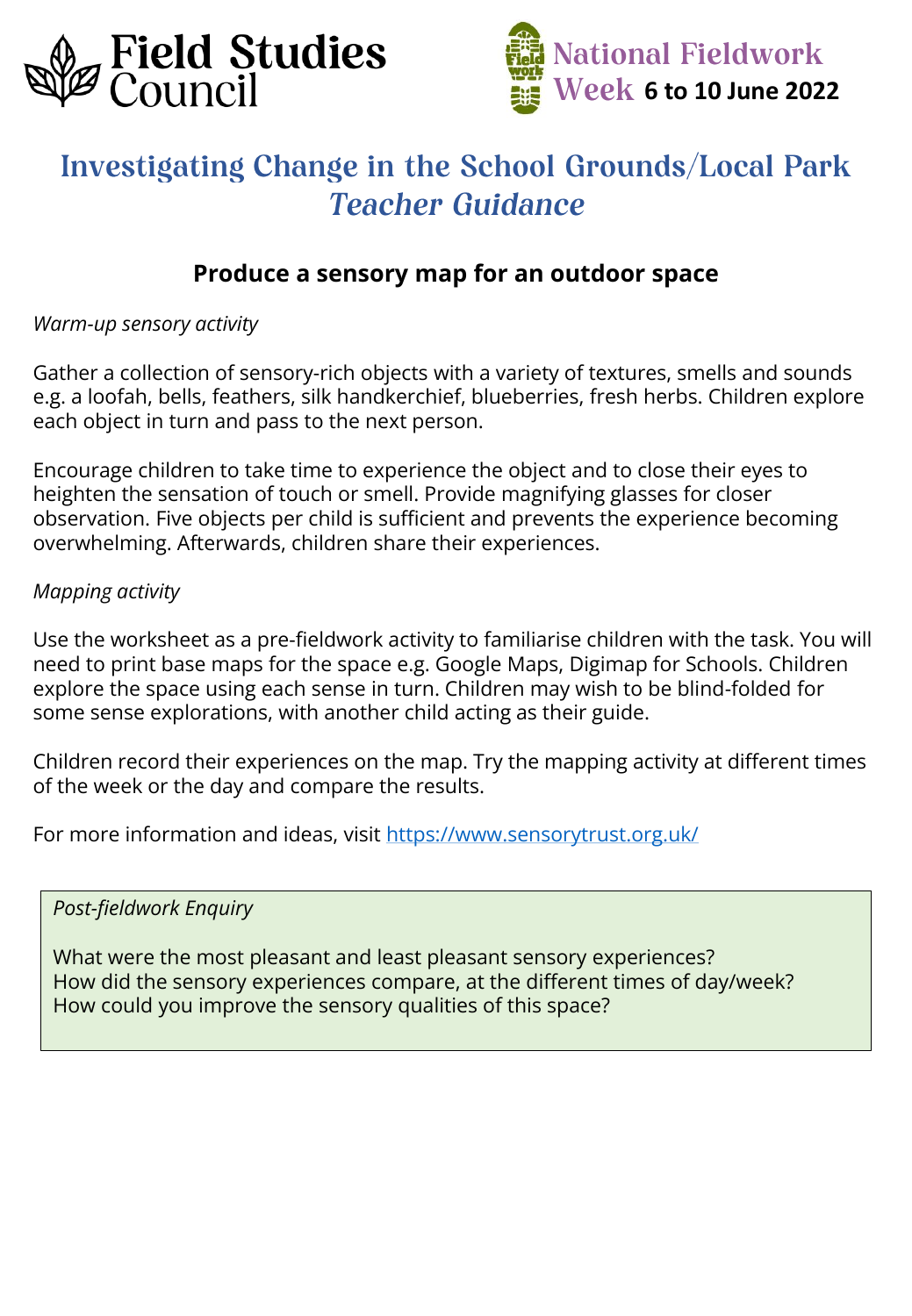# Sensory Map of the playground, Totnes Primary School, Totnes Worksheet



A group of Year 5 children produce a sensory map on 5 April 2022 A group of Year 5 children produce a sensory map on 5 April 2022





- What impression do you get of this space, from the sensory experiences described? What impression do you get of this space, from the sensory experiences described?
- these children may have missed? Do you think there are any sensory experiences that these children may have missed? Do you think there are any sensory experiences that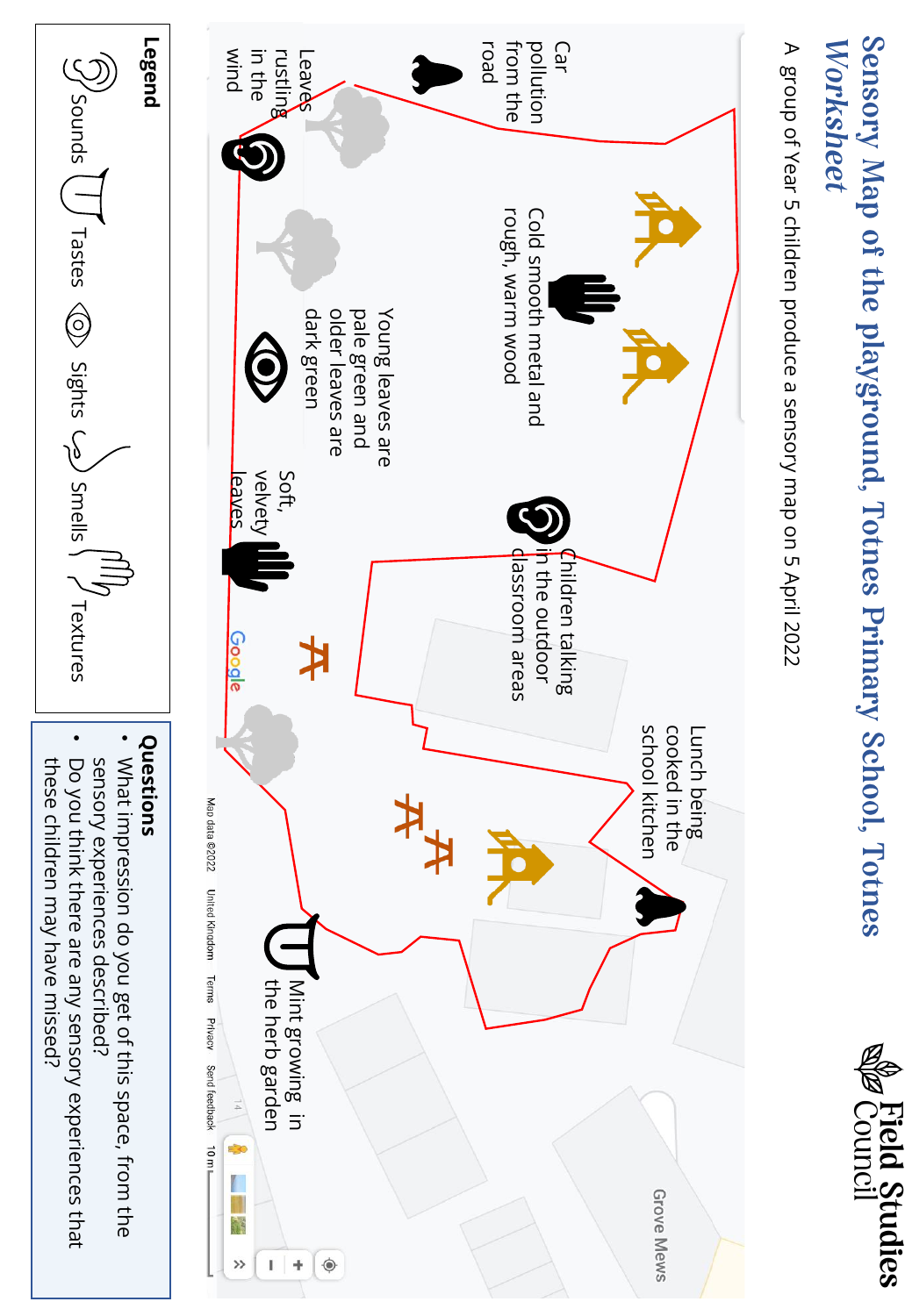



# **Investigating Change in the School Grounds/Local Park Teacher Guidance**

## **Keeping a weather journal**

Children use the worksheet overleaf to make observations and measurements about the weather, which can form the basis of an investigation. Children should record the weather once a day, at the same time each day and in the same location for several days e.g. the school week.

#### *Post-Fieldwork Enquiry*

- Decide how to present or analyse the data, e.g. bar chart showing rainfall each day
- Do you see any patterns in weather in the mornings compared to the afternoon?
- Can you see any patterns between 'wind conditions'/'direction' and the 'precipitation'/ 'temperature' the following day? *Windy weather usually indicates there will be a change in the weather, as wind carries moisture and hot or cold air from one area to another. In the UK, winds from the South-west bring rain and winds from the North-East bring colder weather.*
- Do you get the same result if you use two different tree species for your wind condition recording? Try to explain any differences
- Do you get the same result if you measure air temperature just above the ground or in the sun? Why do you think these are less accurate locations for measuring temperature than standing in the shade with the thermometer at 1 metre height?

## **Make your own anemometer**

Learn how to make a simple anemometer for measuring windspeed (you will need 2 straws, 1 pencil, 5 paper cups or yoghurt pots, a hole punch and a pushpin) <https://www.youtube.com/watch?v=Af0LB3abBsk>

To measure the wind speed, count the number of spins the anemometer makes in one minute with the help of a stopwatch. Compare the windspeed over time, in the same location. If you make more than one anemometer, you could compare the windspeed at different locations in the playground (as recordings need to be simultaneous).

*Post-Fieldwork Enquiry*

What did the wind speeds you recorded in different locations tell you about how sheltered or exposed those locations were?